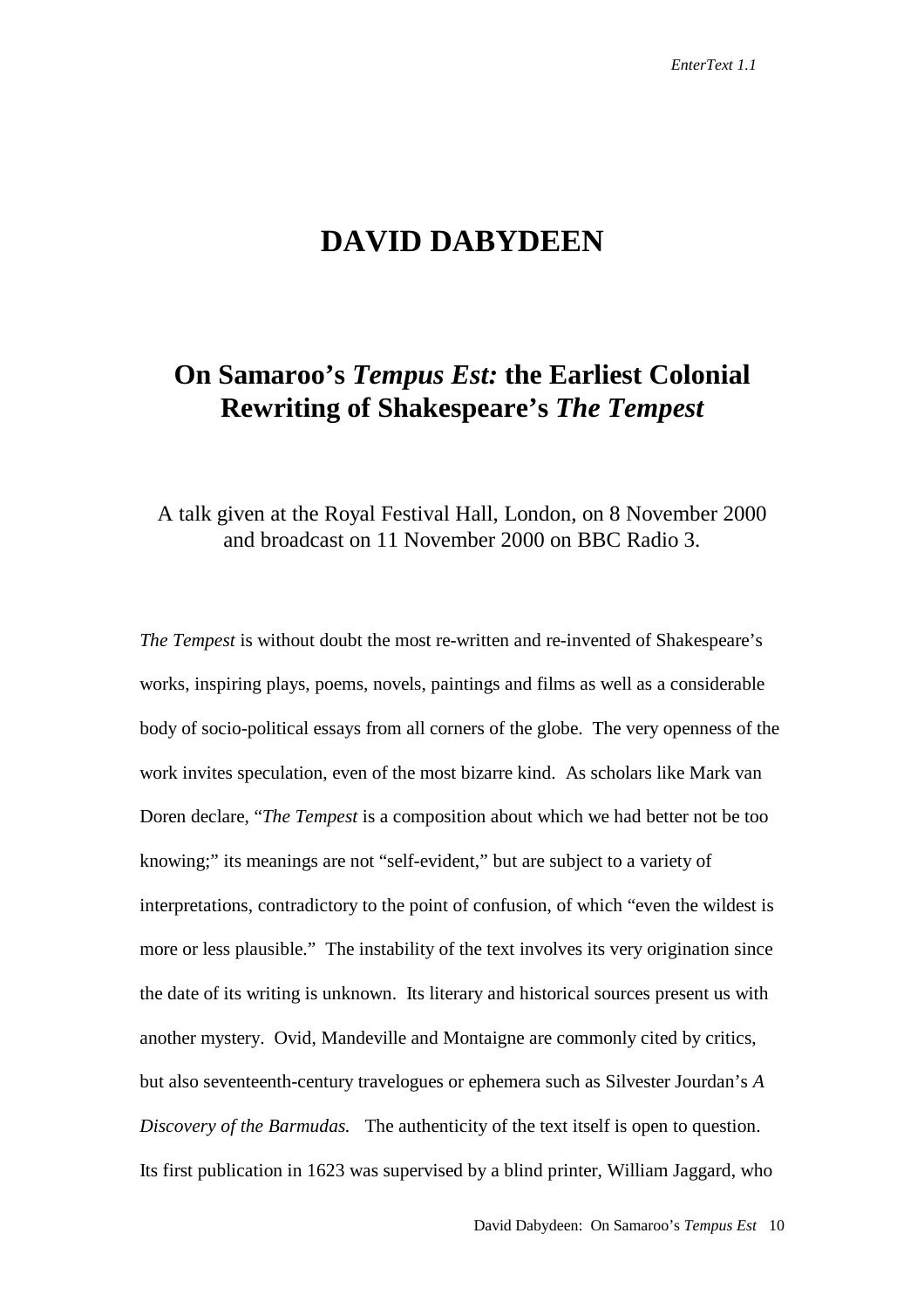employed three compositors of differing carelessness. They worked from a manuscript prepared by the legal scrivener Ralph Crane, who probably worked from Shakespeare's rough draft or a copy of Shakespeare's rough draft - no-one knows for sure - the receding of the original work creating space for error as well as conscious tampering. Crane is said to have tidied up Shakespeare's manuscript, assuming it was indeed Shakespeare's manuscript. He divided the text into acts and scenes and added elaborate stage directions. He changed the punctuation according to his own style of expression. He may well have meddled with the metre of the play. Speeches may have been taken out of the mouth of one character and given to another. For example Miranda's savage outburst against Caliban in Act I Scene II calling him "Abhorred slave," accusing him of gabbling "like / A thing most brutish" and of belonging to a "vile race," quite rightly struck critics as not quite in keeping with the fragrance of her character, but sounding more like the cursing of a cheated and revengeful harlot. So for two hundred and fifty years editors gave Prospero the violent speech to preserve Miranda's linguistic virginity. Even a single letter of a word changed by Crane or the blind printer could alter perceptions of the play in a profound way. The editors of the New Arden edition point to the controversy over Ferdinand's exclamation in Act IV Scene I:

Let me live here ever; So rare a wonder'd father and a wise Makes this place Paradise.

Ferdinand's eulogy to Prospero typifies the overwhelming male orientation of the play. In 1709 Nicholas Rowe published an edition of *The Tempest* which changed "wise" to "wife" ("Let me live here ever; / So rare a wonder'd father and a wife / Makes this place Paradise"). Feminists were understandably supportive of the substitution of "f" for "s" - wife for wise - since Ferdinand then appears to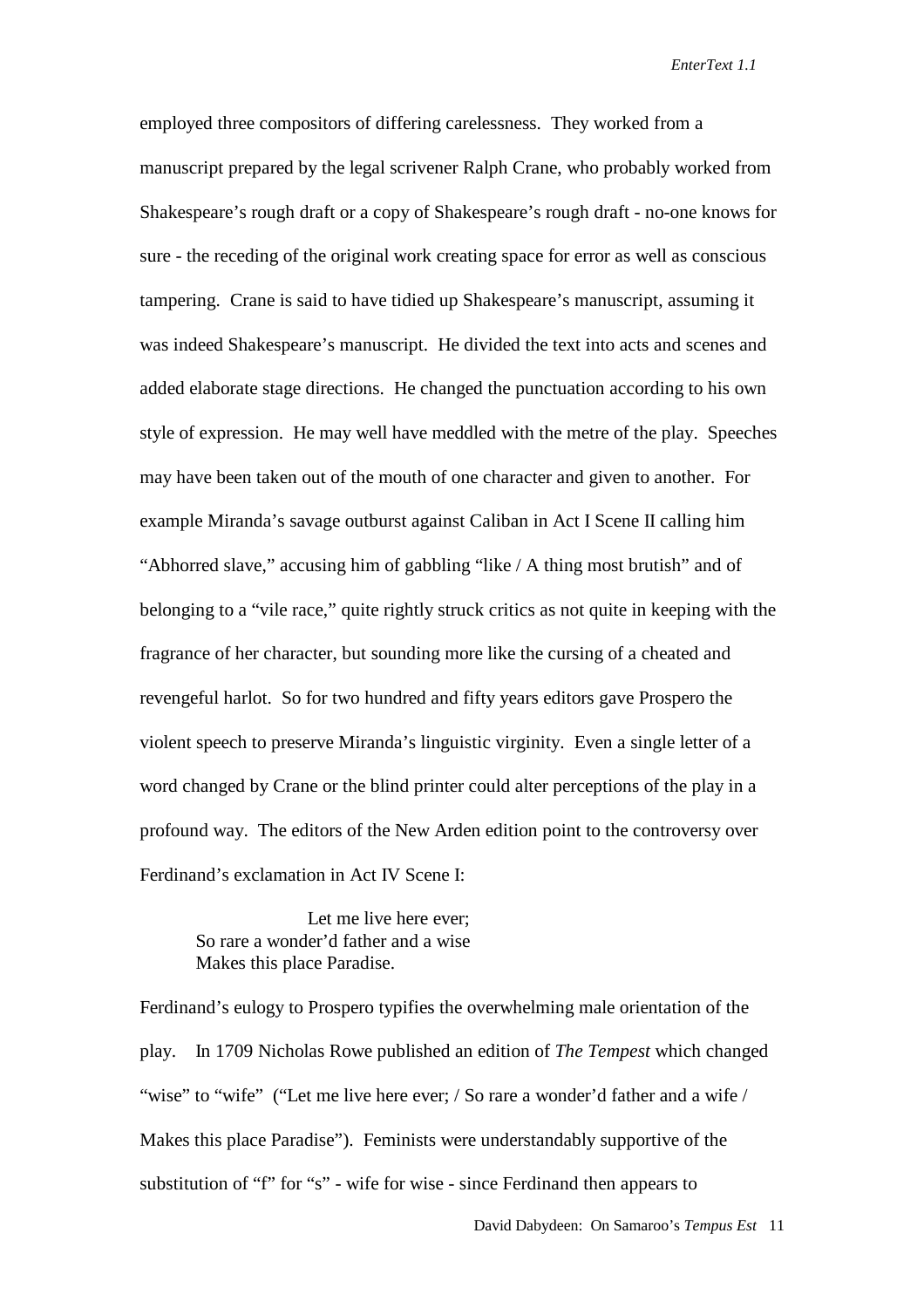acknowledge Miranda's presence and power. It was argued that the "apparent long 's' was actually a broken 'f' which remained intact in the first few impressions but subsequently lost half of its crossbar." So, apart from zealous editors, blind printers and slack compositors the meaning of *The Tempest* was possibly affected by weak or base metal. The apparent lack of justification, as it were, in Shakespeare's text, has paradoxically *justified* myriad interpretations of the play. Artists from the seventeenth century onwards have been so fervent in their spin-doctoring of its contents that even Prospero would have been rendered speechless by their labour. I will add my own ingredients to this alchemical cauldron by suggesting a green and New-Age aspect, but before I do so I will rehearse some previous transmutations.

Firstly feminist criticism, which asks questions about the pre-history of the drama, stories which lie outside Prospero's commanding narrative, stories about women. Who is Claribel apart from being the daughter of the King of Naples and the wife of the King of Tunis? Who is Prospero's wife, equally dismissed from the text in Prospero's grudging one-liner to Miranda: "Thy mother was a piece of virtue, and / She said thou wast my daughter." And Sycorax, Caliban's mother, who is killed off before the play begins and subsequently remembered by Prospero in a few utterances? Sycorax is described variously as swine, bitch, hag, vile witch. This trinity of dimmed and muted women are given voice and presence in the fiction and poetry of Marina Warner, Hilda Doolittle and others. Marina Warner also fleshes out Sycorax's literary forebears in the figures of Circe and Medea, in the process intimating the ways in which Prospero is mired in an ugly and obsessive sexuality, his puritanical rant masking unspeakable desire and unspeakable experience. The possibility of union between Prospero and Sycorax giving birth to Caliban sheds new light upon Prospero's fanatical protection of his daughter as well as on Prospero's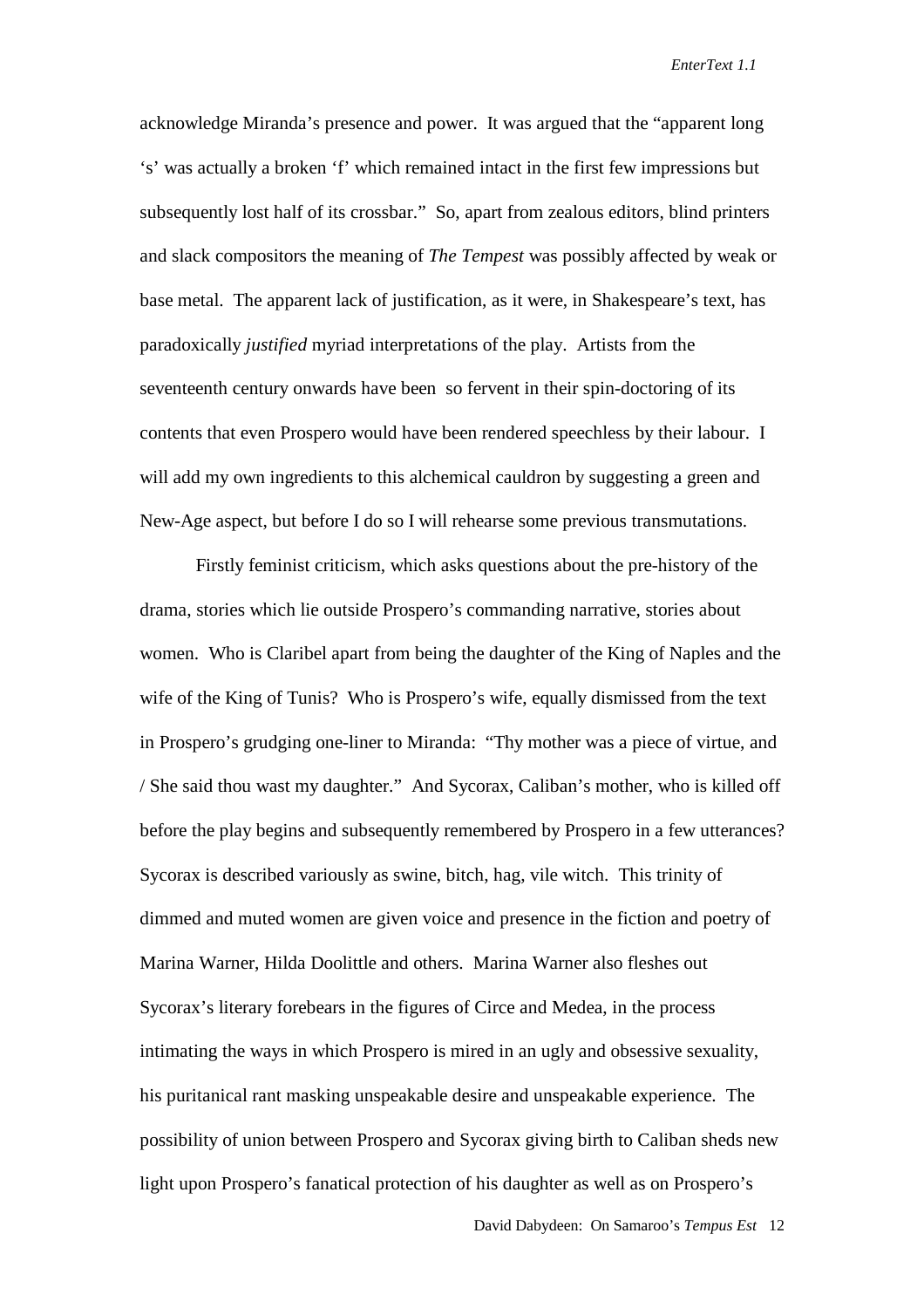recoil from Caliban as from his darker self. In Suniti Namjoshi's poetry, Caliban is female and enjoys a lesbian relationship with Miranda outside Prospero's conception. In Sarah Murphy's novel *The Measure of Miranda,* a young Canadian Miranda blows up a Central American dictator on seeing photographs of tortures he had sanctioned, and she dies in the process. Gender politics, power politics, Third World politics, the politics of human rights, and the politics of revolutionary suicide, engage with each other in ways unforeseen by Prospero, never mind Shakespeare, but which have significance today in terms of the assassination of Rajiv Gandhi by a Tamil woman or the activities of General Pinochet's squads of rapists.

The gendering of *The Tempest* runs parallel with interpretations of the play as an allegory of class conflict. In Derek Jarman's film, Caliban is, in the words of one reviewer, "a bald North-country prole," unwilling to accept any system of social subordination. As Chantal Zabus notes, "in his revisitation of Victorian England, Jarman gives Caliban the trimmings of an Edwardian butler." His underclass companions, Stephano and Trinculo, are dressed in a cook's and a sailor's outfit. "The butler, the cook and sailor represent lower-class male occupations and as such hint at the exploited classes of British society." The Caribbean writer Sydney Doby shares Jarman's class concerns. In her novella *Prospero's Bay*, published in 1999, the scene is a tourist hotel in Jamaica, the management of which is riddled with class hostility. The black manager, an Ariel character, frets over paperwork, punctuality and polish, distancing himself from the black hotel staff whom he sees as semiliterate, unskilled and disposable labour. Proud of his certificate in Hotel Management from the Polytechnic of Tooting, London, his contempt for the working class extends to the white tourists of lesser breed. His two years' scholarly sojourn in England, funded by the British Council, has made him an expert in sniffing out the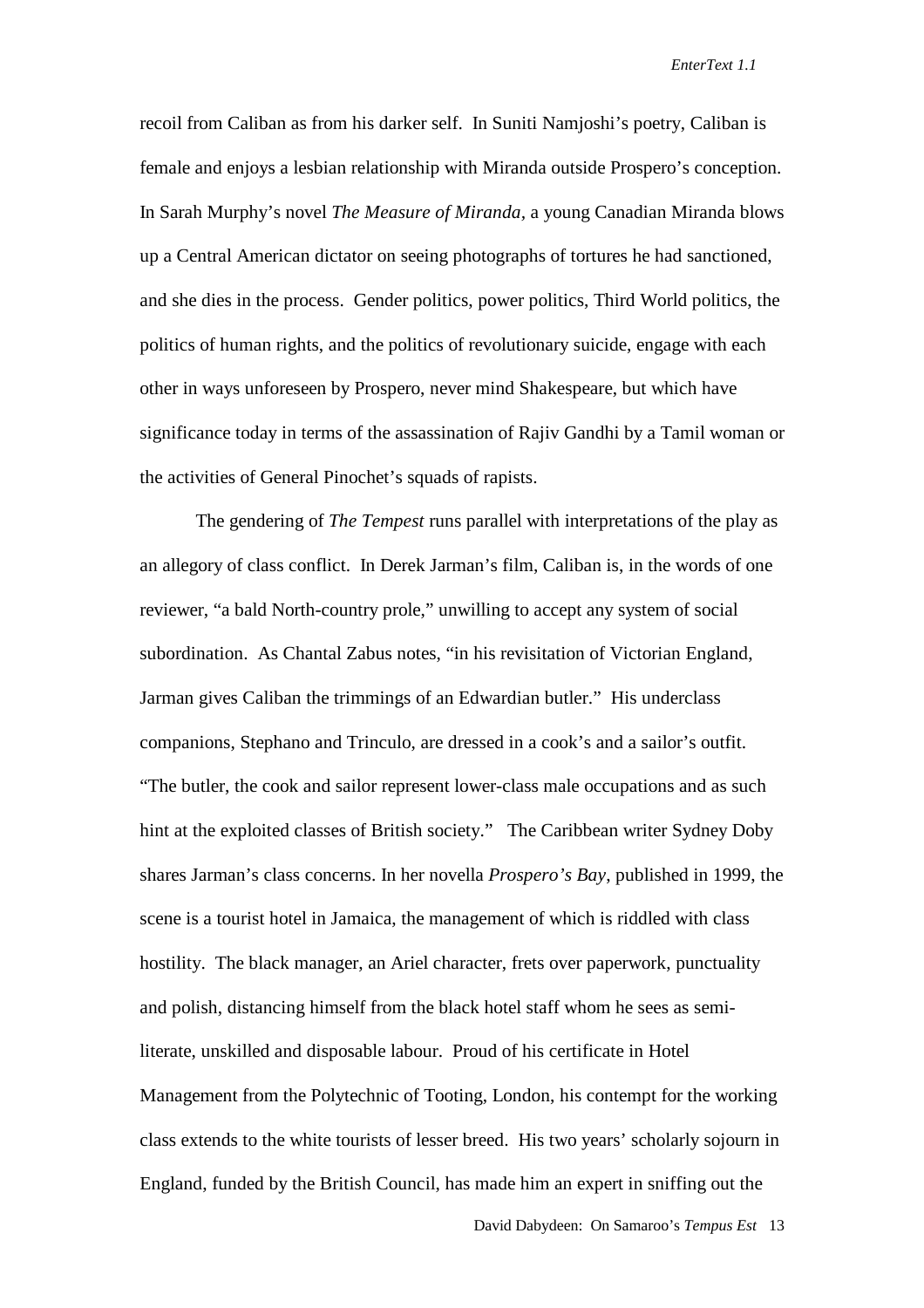aristocrat who is modest, self-effacing and quietly-mannered, from the Johnny-comelately with his designer-label loudness of appearance, and from white-trash who are on all-inclusive package holidays and so eat and drink like fevered swine. A system of discreet apartheid separates the various English classes within the space of the hotel, and much of the humour and menace of the work comes from the incongruities that are revealed when one class accidentally enters the space of the other. The Prospero character, the owner of the hotel, is an Englishman whose incessant selfpromotion and boasting of social influence have a certain poignancy, masking selfhatred and inferiority. He is of a lower middle-class south London origin: through prolonged study he was granted a place to read Pure Mathematics at one of the poorer Oxbridge colleges. His Oxbridge life is a series of social humiliations which eventually erode his confidence in the pursuit of pure scientific knowledge, so he settles for the practical and becomes an accountant and entrepreneur. Ownership of a hotel in the colonial outpost of Jamaica is his way of fleeing a class-ridden England. In Jamaica he can lord it not over the natives, who play no part in his pained psyche, but over the hotel clientele from places like Barnsley and Huddersfield.

Both Jarman and Doby deliberately ignore any racial colouring of the play, but in the latter part of the twentieth century, postcolonial criticism has dominated interpretations of *The Tempest*, Caliban giving full vent to the grievances of empire. Prospero has come to symbolise the tyrannical European whose technology of printing press and compass and gun unleashed such havoc in native communities and whose calculating rationality denied the intuitive processes by which the distance between self and other can be bridged. Caliban becomes the field Negro, the canecutter, the eternal labourer, dispossessed of island and of native culture and who is trapped in retaliatory behaviour. Ariel symbolises the mulatto or house-Negro, the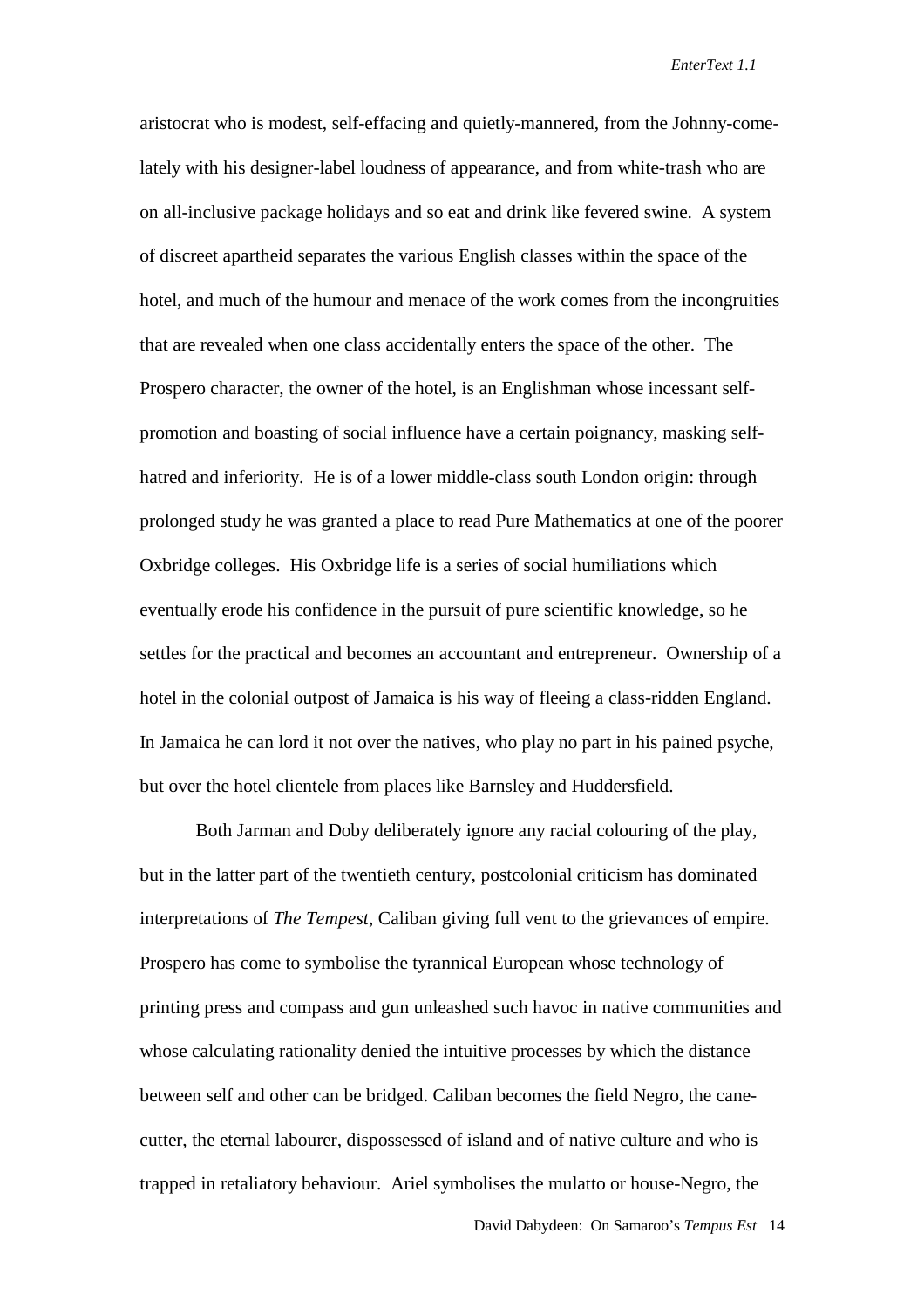new breed of West Indian given a degree of authority and policing over his fellow black in the imperial system of divide and rule. Miranda is the European virgin who has to be protected against heathen invasion, against native lust. She is the site of struggle between the coloniser and the colonised. If she is lost to the colonised, the whole of European civilisation crumbles. Postcolonial renderings of the play highlight what is now a generally accepted view of the economics of empire, from the scholarship of Eric Williams onwards, which is that the trade in slaves and slaveproduced commodities underpinned Western economic and cultural development. British places like Bristol and Liverpool, once fishing villages, became thriving cities and some of the world's greatest seaports, because of the business of slavery. Britain's great commercial systems in banking and insurance arose to service the slave trade. In the realm of culture the eighteenth-century taste for neo-Palladian and neo-Gothic architecture was enabled by the revenues from slavery. The Beckford family which built Fonthill as a monumental display of both styles made their pile from the Caribbean, from Caliban's uncouth and Philistine labour. The new merchant and commercial classes gentrified themselves by building mansions stocked with Old Masters - or Black Masters, as they were called in the eighteenth century, because of the accumulation of grime. So the owners of Black Masters were also the owners of black slaves. At the time, the word "patron" had a dual meaning supporter of the arts, but also possessor of slaves. Jonathan Swift's vicious attack on the Prospero type prefigures the tone of much postcolonial writing. In *Gulliver's Travels* he works himself into a froth when contemplating Empire:

Ships are sent with the first opportunity, the natives driven out or destroyed, their princes tortured to discover their gold; a free license given to all acts of inhumanity and lust, the earth reeking with the blood of its inhabitants: and this execrable crew of butchers employed in so pious an expedition, is a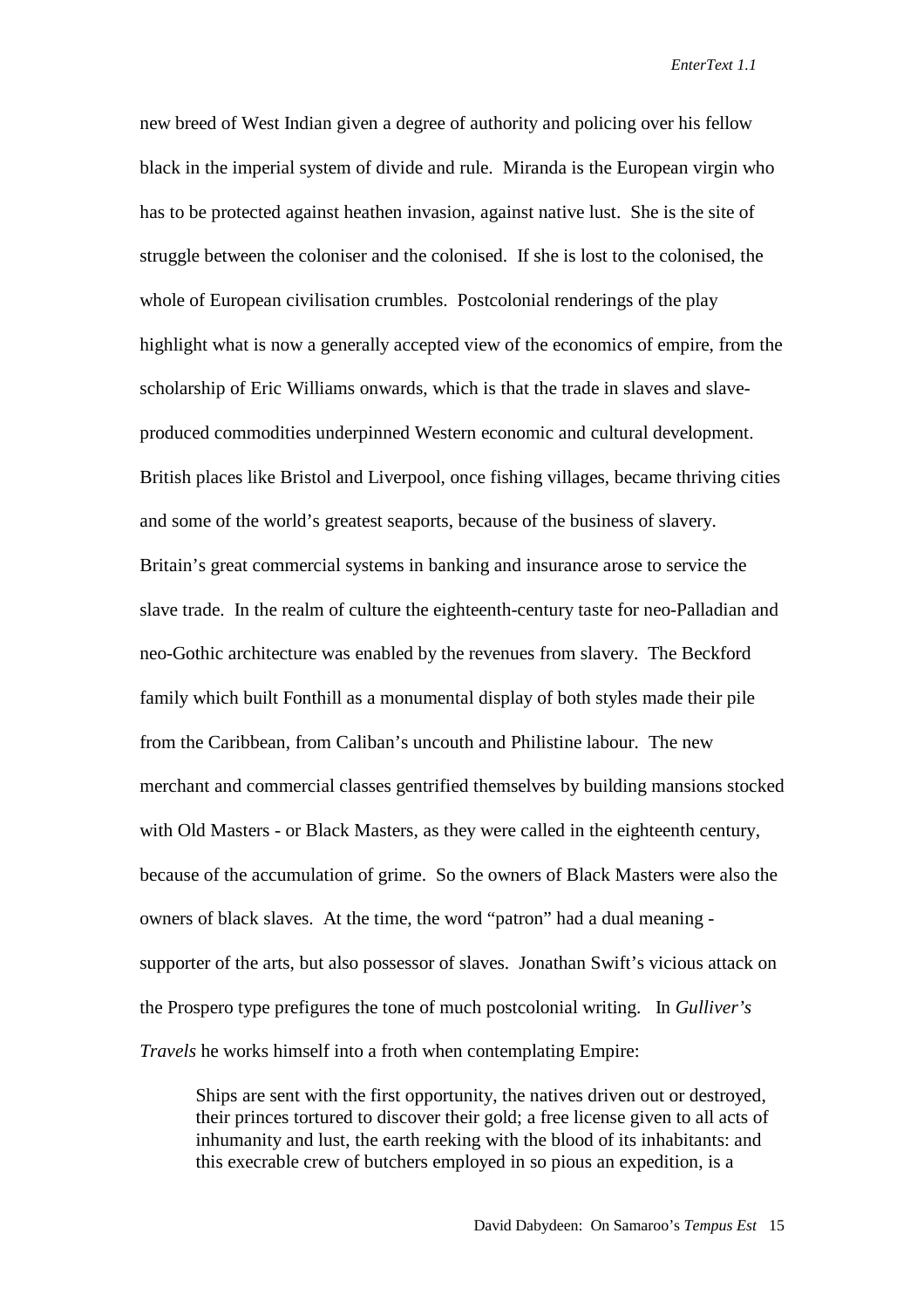*modern colony* sent to convert and civilize an idolatrous and barbarous people.

The deepest mood of postcolonial writing, however, is not righteous and

retaliatory anger but a song of redemption. *The Tempest,* as with *Othello* and *Titus*

*Andronicus,* may have given expression to a horror of miscegenation, but

postcolonial writers have sought a reconciliation between master and slave by

dreaming an ideal love between Caliban and Miranda:

His black bony peasant body Stalk of blighted cane In dry earth.

I will blot out the tyrant sun Cleanse you in the raincloud of my body In the secrecy of night set you supple and erect.

And wiped him with the moist cloth of her tongue Like a new mother licking clean its calf and hugged milk from her breast to his cracked mouth.

That when he woke he cried to dream again Of the scent of her maternity The dream of the moon of her deep spacious eye

Sea-blue and bountiful Beyond supplication or conquest A frail slave vessel wracked upon a mere pebble of her promise.

And the sun resumed its cruelty And the sun shook with imperial glee At the fantasy.

I want now to move to an eco-critical reading of *The Tempest,* one suggested by apparently the earliest colonial re-writing of the play, by a hitherto unknown East-Indian Guyanese called Samaroo, who in 1929 published a bizarre document called *Tempus Est,* audaciously subtitled "the final version." I can speak of Samaroo and the formal properties of his writing later, but first let me abstract from *Tempest Est*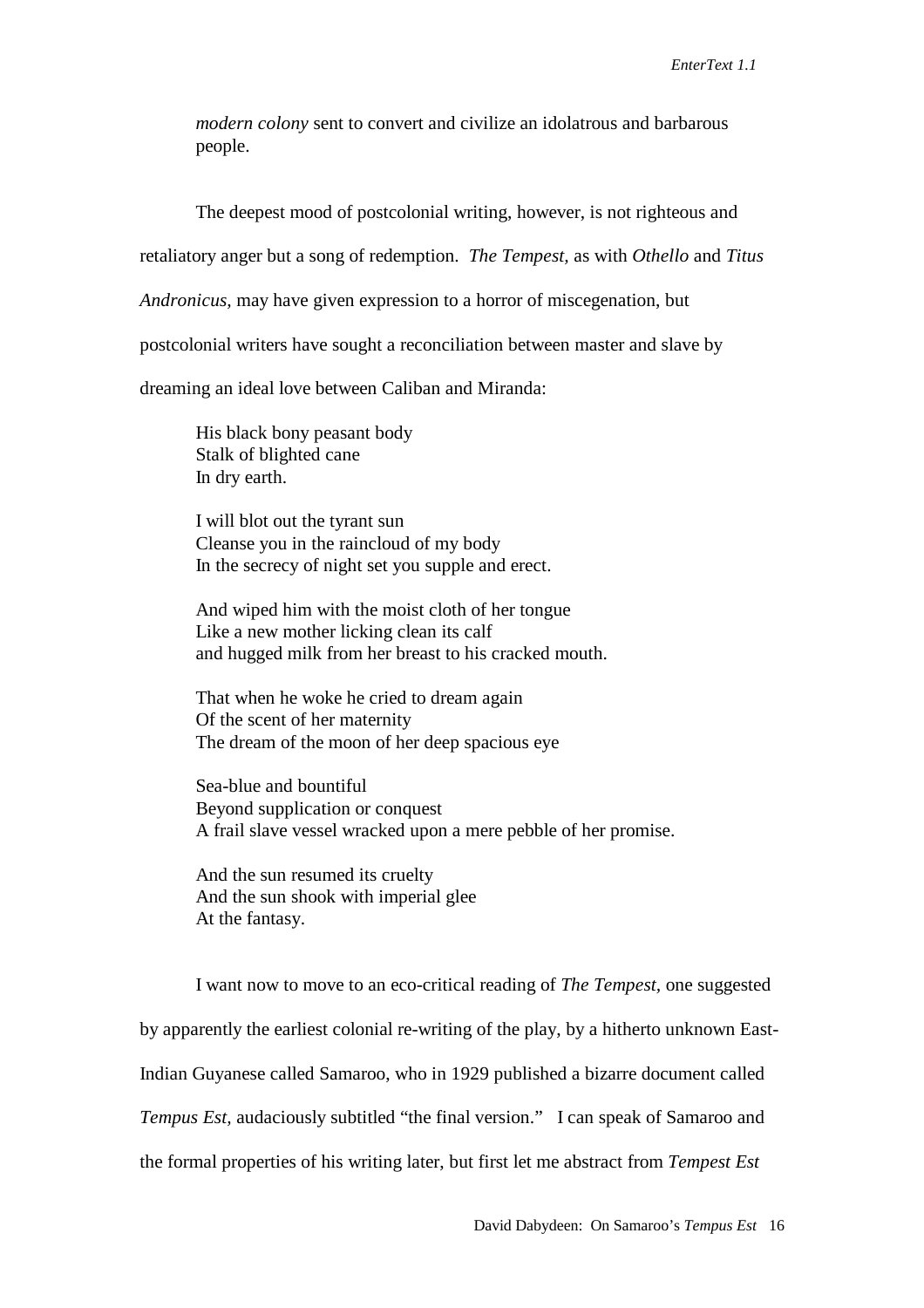some of his green ideas, even though I run the risk by such abstraction of simplifying his surrealistic composition. *Tempest Est* has three concerns relevant to Shakespeare's play. Firstly a huge clearing has been made in the Amazonian rainforest of Demerara and it is on this devastated spot and island of desolation that Samaroo sets the Shakespearean scenes. Prospero is neither man nor woman, white nor black, Christian nor pagan. He is a living economy of bones arranged in a hieroglyph which reads itself aloud, each utterance about gain and loss and compounded interest giving life to demonic machines which, inspired by the power of his rhetoric, set about gang-raping and then mutilating the forest. The forest is named Miranda, but when she appears in a violated state, she is the very picture of Lavinia from *Titus Andronicus*, "ravished, her hands cut off, and her tongue cut out." The sounds and sweet airs of the forest have been reduced to Miranda's ghastly whine as she gives birth to Caliban who is a bionic creature, partly living tissue, partly mechanical cog, the friction and fury between the two parts crippling the thing, not just physically but in terms of its broken utterances. Caliban's sole instinct and craving is to mate with Miranda and to cannibalise Prospero, a wondrous instance of the eco-oedipal, the greening of sexual psychology. The total absence of sexual feeling in the characters, as well as Prospero's various reincarnations, suggests that Samaroo is concerned with the cold-hearted and yet incandescent greed that degrades an environment. Apart from being bones arranged in symbols of addition and multiplication, Prospero is in another scene a gigantic purse, the lips of which form speech which is a glossalalia of newly minted words.

Prospero's attitude to nature is one that would have been familiar to Samaroo, whose landscape was being de-forested and converted into sugar plantations. Samaroo appears to elaborate upon Shakespeare's stage business, for example in Act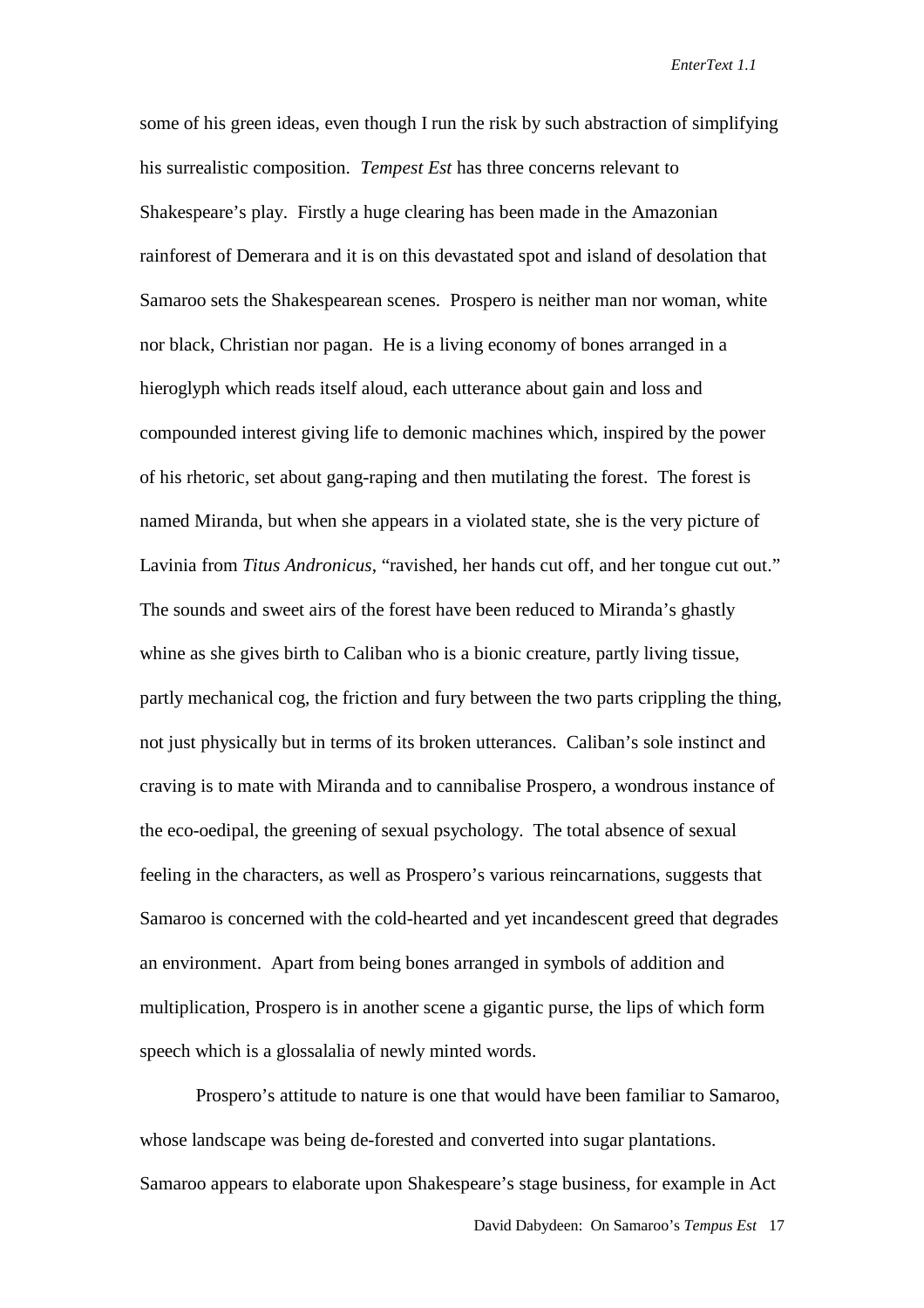I Scene II when Caliban is ordered to fetch fuel, or Ferdinand's statement in Act III Scene I that "I must remove / Some thousands of these logs, and pile them up, / Upon a sore injunction," by suggesting that Prospero's rulership of the island is bound up with its exploitation and eventual deforestation. Prospero's attitude to nature is enshrined in the documentation of empire. In Aphra Behn's novel *Oroonoko* (1688), the Amazonian rainforest is edenic not in terms of a pristine beauty but because it is a natural resource ripe for commodification by European settlers:

The shades are perpetual, the trees bearing at once all degrees of leaves and fruit...the very wood of all these trees have an intrinsic value above common timber, so they are, when cut, of different colours, glorious to behold, and bear a price considerable...Besides this they yield rich balms, and gums.

English literature openly encouraged and made use of the commercial exploitation of

nature. As the critic T. K. Meier puts it,

Literary men of the seventeenth and eighteenth centuries, including Dryden, Pope, Steel, Thomson, most of the Georgic poets and a number of lesser dramatists, essayists and poets did heap high praise upon both the concept of capitalistic business enterprise and upon businessmen who practised it...

Commerce and industry had caught the literary imagination of the period and

represented the progressive hope of the future. In Edward Young's poem, *The*

*Merchant* (1730), the ecology of the world is a purely economic one, the relationship

between earth, sea and sky seen as a series of commercial transactions:

Earth's odours pay soft Airs above That o'er the teeming Field prolific range; Planets are Merchants, take, return Lustre and Heat; by Traffic born; The whole Creation is one vast Exchange.

The kindling of commercial activity is compared to natural awakenings, to the rain from heaven which cheers the globe, activates the bees and rouses the flowers. William Blake may have seen "a Heaven in a wild Flower" but Edward Young is

more practical.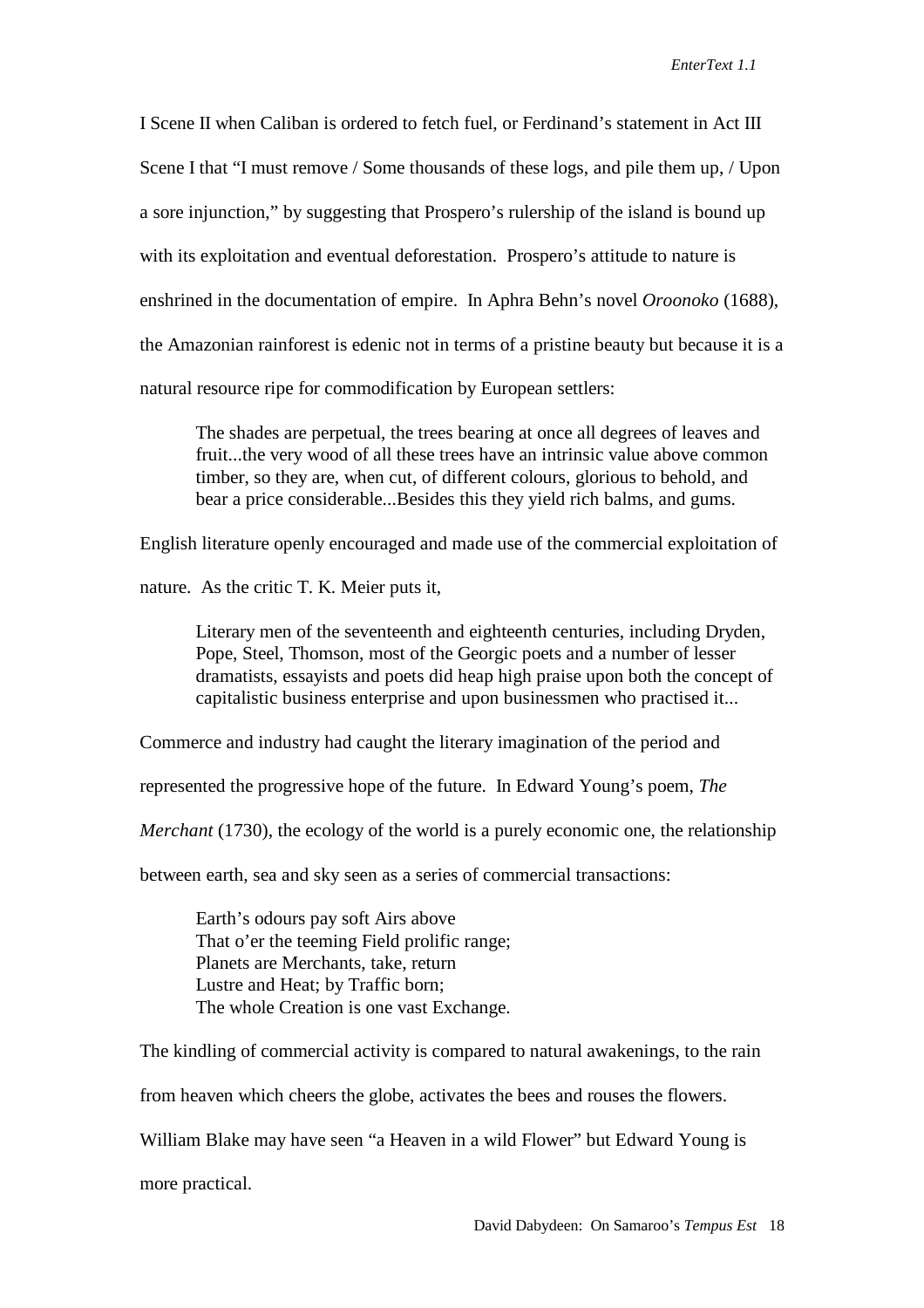Robinson Crusoe is of course the most memorable and enduring embodiment of the practical. There is nothing romantic or spiritual in Crusoe's attitude to nature or to the landscape of the island. His view is quite simple: if it moves, shoot it, skin it, eat it or cut it down and hack a boat out of it. Crusoe submits all life to economic judgement. His ledger-book mentality extends to the killing of natives as he makes a neat inventory of his victims:

3 killed at our first shot from the tree. 2 killed at the next shot. 2 killed by Friday in the boat. 2 killed by ditto, of those at first wounded. 1 killed by ditto, in the wood. 3 killed by the Spaniard. 4 killed, being found dropped here and there of their wounds, or killed by Friday in his chase of them. 4 escaped in the boat, whereof one wounded if not dead.  $\overline{\phantom{a}}$ 

21 in all.

 $\overline{\phantom{a}}$ 

In Samaroo's *Tempus Est*, the emphasis is not so much on the destruction of native life, which is assumed, but on wanton cruelty to animals. In yet another incarnation Prospero is situated in a library of dead animals which he studies obsessively for signs of life. His cell is packed with an assortment of butterflies, insects, birds and fish neatly pinned to boards or set in boxes, and all annotated not in terms of their species or their aesthetic qualities but by the date they were caught, the method of killing, whether by poisoning or spearing or starvation, and their market value to collectors of exotica. Money is a factor in Prospero's treatment of wildlife, but his obsessive scrutiny of his bounty for signs of life suggests a fascination with killing for the sake of killing, for the mystery of killing. Prospero's behaviour is evocative of the most bizarre and inexplicable aspect of the colonial encounter, which was the impulse to destroy even when seized by awe at the appearance of native life. In 1586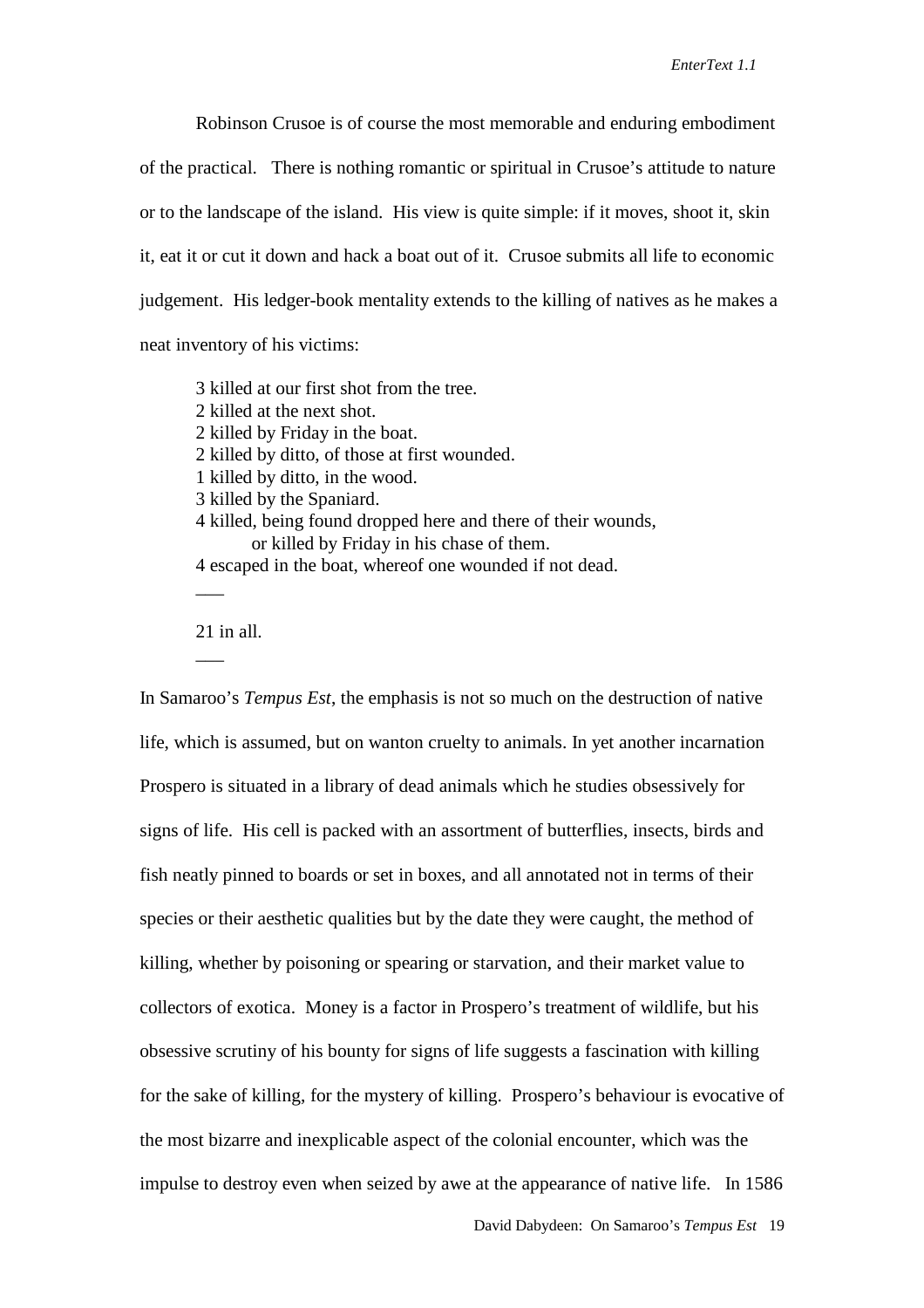an English adventurer, John Sarracoll, and a company of soldiers land in Sierra Leone and enter a small town which astonished them. Sarracoll writes, "we found their houses in the streets so finely and cleanly kept that it was an admiration to us all, for neither in the houses nor streets was so much dust to be found as would fill an eggshell." Then something quite inexplicable happens. The soldiers, for no apparent reason, set fire to the town and it was erased within fifteen minutes. The critic Stephen Greenblatt has unearthed other examples of European astonishment which was suddenly converted into the desire to kill. The Spanish explorer Bernal Diaz in the 1520s comes upon the city of Mexico and is amazed at its palaces and gardens. Diaz writes, "I stood looking at it and thought that never in the world would there be discovered other lands such as these. Gazing on such wonderful sights we did not know what to say or whether what appeared before us was real." Diaz and his men then set about destroying the place utterly. The simultaneity of awe and the urge to kill can never be fully understood, and perhaps it lies in Prospero's statement about Caliban: "This thing of darkness I / Acknowledge mine." Three hundred years later, in Conrad's *Heart of Darkness*, comes Marlow's monumental confession of the meaning of his Congo experiences:

We were wanderers on prehistoric earth, on an earth that wore the aspect of an unknown planet...we were travelling in the night of first ages, of those ages that are gone, leaving hardly a sign - and no memories. / The earth seemed unearthly...and the men were - No, they were not inhuman...They howled and leaped, and spun, and made horrid faces; but what thrilled you was just the thought of their humanity - like yours - the thought of your remote kinship with this wild and passionate uproar.

In other words Africans are identified as mirror-images or twins of Europeans, and the sudden revelation of kinship evokes immediate horror and an overwhelming urge for repulsion and distancing. It is not a matter of killing the father-figure but of killing the twin. Such horror of oneself is the horror of the existence of the multiple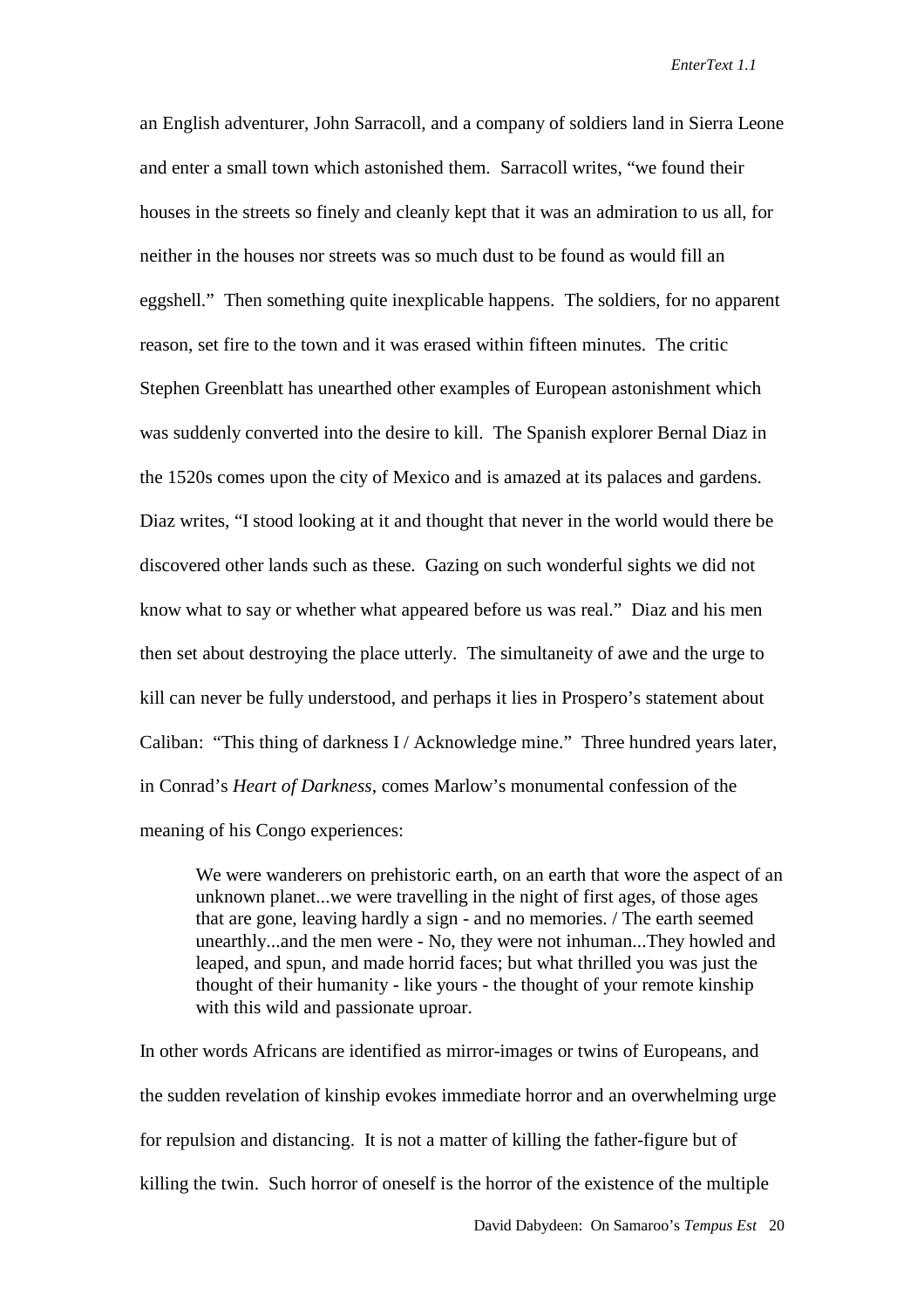self and Samaroo's originality, in 1929, is to intuit Prospero's need to kill animals as Prospero's need to deny kinship between the human and the non-human. He rationalises division by killing and price-tagging nature. Elaborating on Act IV Scene I of *The Tempest,* when Caliban and his companions are hunted by dogs - "Let them be hunted soundly," Prospero commands, putting the horn to his mouth - Samaroo identifies Prospero with any number of European adventurers or planters, for whom the hunting of runaway slaves was inseparable from the hunting of animals. I isolate the person of Charles Waterton who in 1903 wanders through Guyana marvelling at the diverse forms of wildlife whilst peppering them with bullets. Take the sloth: Waterton's otherwise prosaic narrative soars to poetic height when describing the sloth. "The hair is flat which puts you in mind of grass withered by wintry blast." Such fascinating contemplation of an equatorial kinship with the Northern hemisphere is swiftly ended by the killing and stuffing of the sloth. Waterton laments the absence of a wild spirit in England, for its forests have been cut down, its rude creatures extinct. Guyana is paradise, but only in terms of the Ramboesque opportunities to wrestle with alligator and boa constrictor and recalcitrant native. Waterton is certain of his supreme position in the chain of being, a system of subordination ordained by God. His faith in hierarchy is, as Chris Campbell argues, part of the intellectual heritage of Great Britain. His account of his hunting prowess in Guyana looks back to the work of the eighteenth-century writer William Somerville. In Somerville's poem *The Chase,* hunting is divinely ordained, symbolic of the division between God, man and beasts:

Hence great the distance 'twixt the beasts that perish And God's bright image, man's immortal race. The brute creation are his property Subservient to his will, and for him made.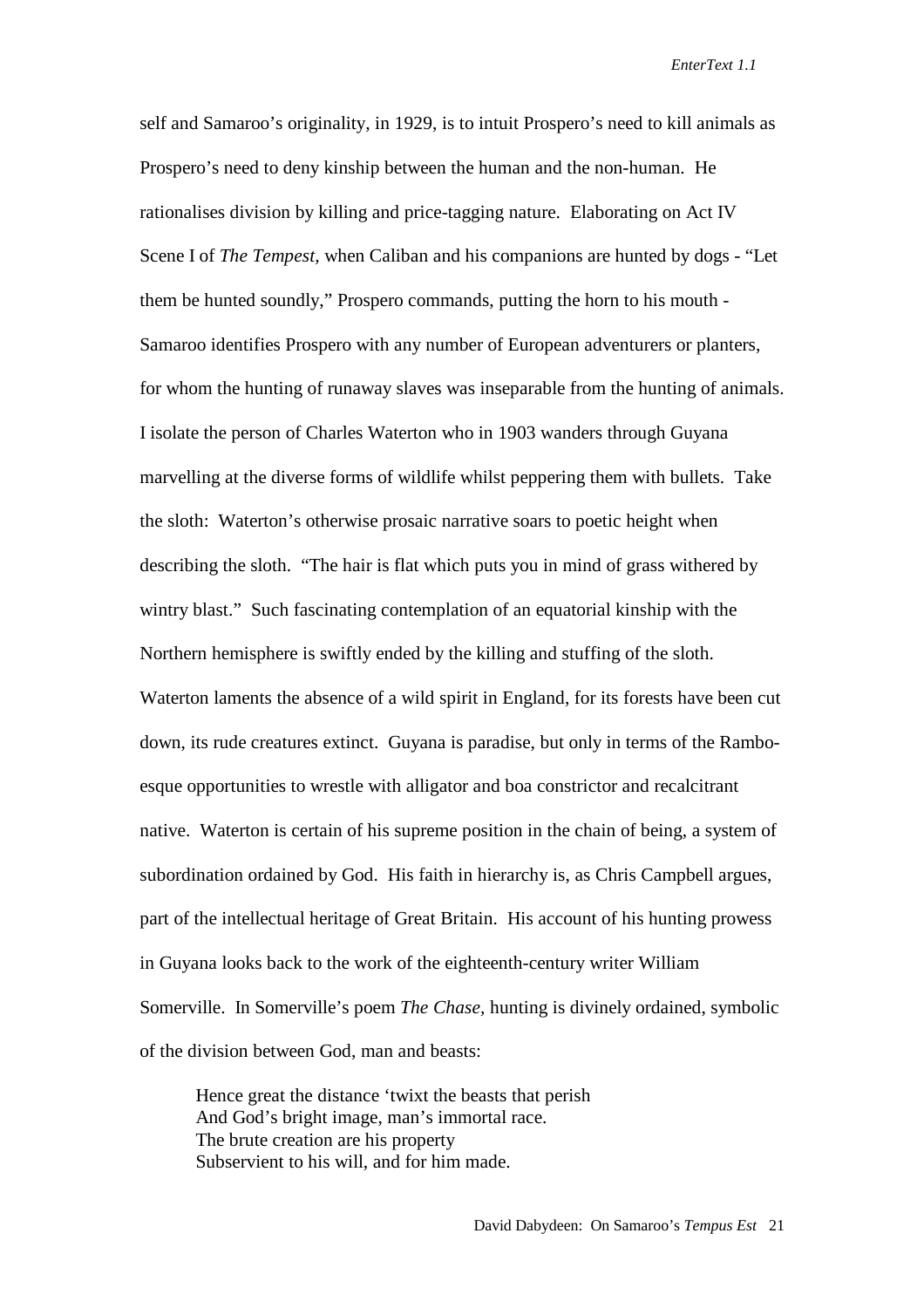The science of Isaac Newton is evoked to give rational underpinning to the theology of the chain of being. The orderly heavens reflect the orderly class-system of England, a system in which hunting is the exclusive prerogative of the upper class.

From orb to orb, where Newton leads the way; And view with piercing eyes the grand machine, World above worlds; subservient to his voice, Who, veil'd in clouded mystery, alone Gives light to all.

Newton is central to an understanding of Samaroo's text. In the process of a long diatribe against nature in Creole, Hindi and Latin, Prospero gradually takes shape and comes to life as Shiva, the Hindu destroyer of the universe. The word is a curse made flesh, or rather, the cursed word is fleshed into a machine called Prospero-Shiva, literally armed with axes, which set about not clearing the trees but hollowing them out, degutting them, and leaving them standing in a ghostly settlement called New Tongue, which is the Creole pronunciation of New Town. In the colonial period there were innumerable new settlements innocuously called New Town, but Samaroo's naming is significant because Prospero-Shiva's diatribe is sprinkled with half quotations and mis-quotations from William Blake - "not a grain of sand, not a wild flower left, but I will not wipe from my eye / nor seashore, nor palm of hand not herb nor fountain nor rill, but to my wile." This couplet is a mishmash of Blake's famous lines, "To see a World in a Grain of Sand, / And a Heaven in a Wild Flower, / Hold Infinity in the palm of your hand, / And Eternity in an hour," which are intimately linked with other lines from Blake which are central to his vision of man's kinship with nature and the cosmos. "...each grain of sand / every stone on the land / each rock and each hill/ each fountain and rill / each herb and each tree / mountain, hill, earth and sea / cloud, meteor and star / are men seen afar." The conscious is grounded in and integrated with the unconscious, the interior and the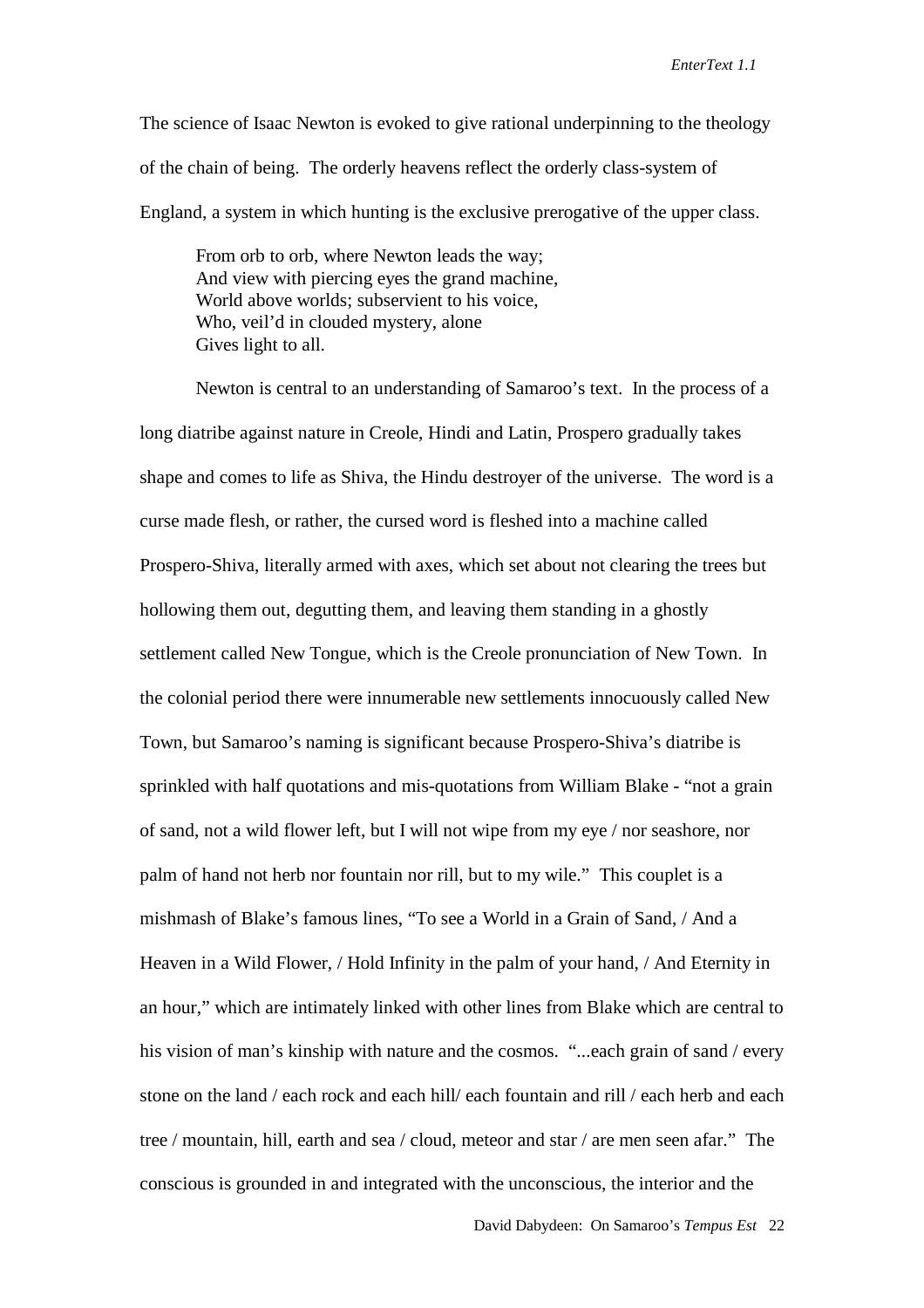outward worlds penetrate each other, centres and peripheries coalesce, in the marriage of heaven and earth. Blake contrasts the alchemical imagination with what he calls Newton's "single vision," which is conventional perception within the material world. As Michael Mitchell writes, "single vision" is the privileging and separating of the conscious from the unconscious, "a process which gives birth to division, categorisation, measurement." Revelry becomes levelling, labelling. Logos becomes technologos: hence Samaroo's creation of the Prospero-Shiva machine. Its couplet, which rhymes "eye" and "wile" ("not a grain of sand, not a wild flower left, that I will not wipe from my *eye* / nor seashore nor palm of hand nor herb nor fountain nor rill, but to my *wile*") conveys the authoritarianism of technology. "Wile" echoes "will" - previous words like "hill" and "rill" encourage the pun. So the two endwords of the couplet are "eye will," words which are ominous in their suggestion of dictatorship. But Samaroo resists the rhyming logic of the diction of his couplet by choosing not "will" but "wile," as if to expose technology as artifice and trickery which hollows out nature, which takes the word out of flesh. And the "eye" of the couplet again refers to Blake's association of science and single vision. The miraculously complex and living eye is reduced to "I," to ego and singularity and separation and inequality. Blake's argument with Newton is that you "believe a lie / when you see with, not through, the eye." "May God us keep / from single vision and Newton's sleep." In Samaroo's text, Prospero's penultimate incarnation is as a gilded monocle laid out in grass to catch the sun's rays and ignite the forest. Single vision yokes heaven and earth, but catastrophically. The gilded monocle is a whimsical reference to the vision or single-vision of El Dorado which drew settlers to the green landscape of Guyana. In 1929 Samaroo could see, *through* his own eyes, the consequences of such greed, which were deforestation and ecocide.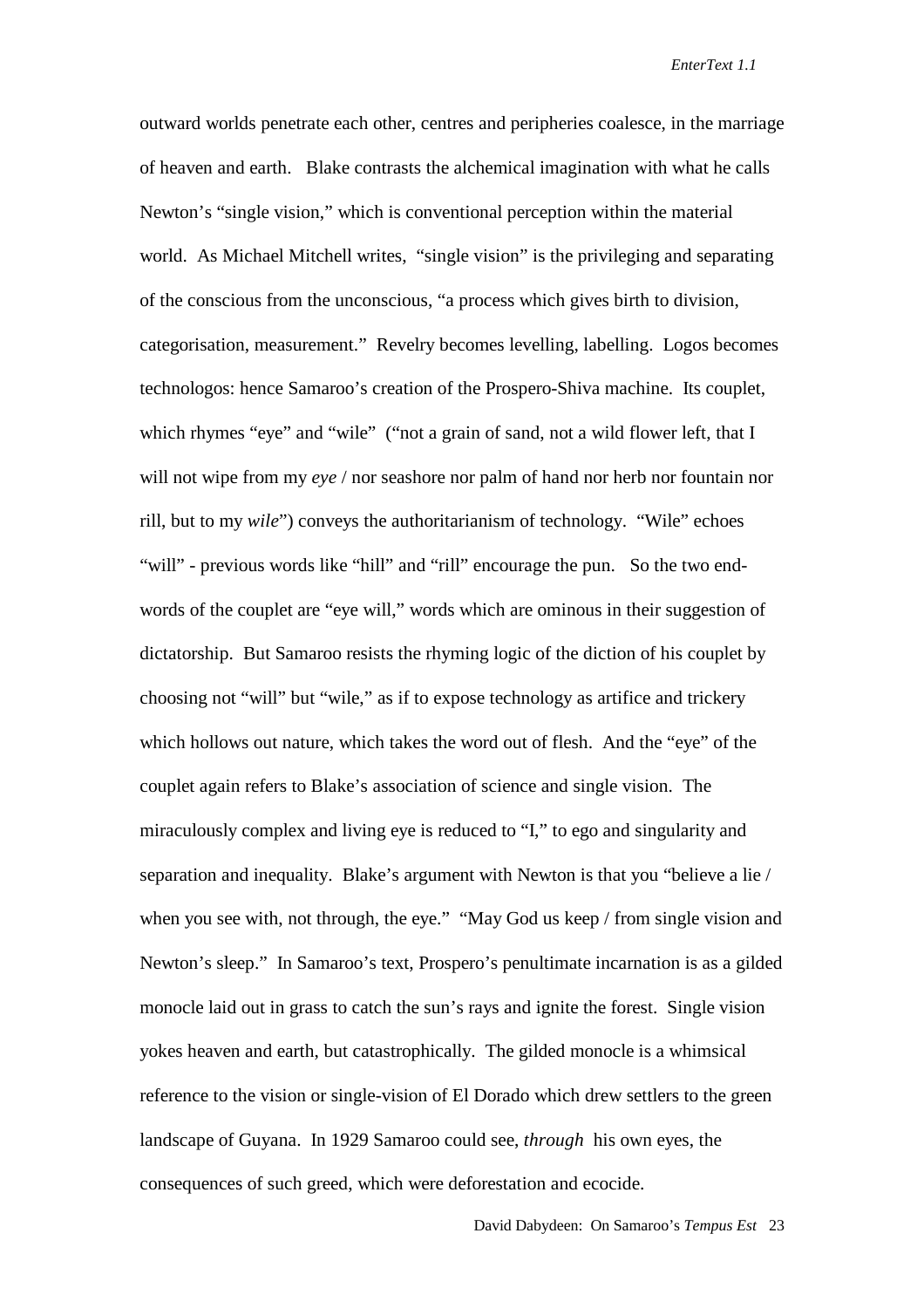Prospero's final incarnation, not surprisingly, and perhaps disappointingly, given the originality of Samaroo's mind, is as a paper-making machine. Trees are mangled and turned into pulp which is then turned into square pieces of paper which are monotonously lined. An empty glove traces endless obscene words on the paper, words like root, vein, waterfall, rock, spirit, sky, which culminate in the closing line of the Latin mass which is also the last line of Samaroo's text: "*ite missa est*" - it is finished. But Samaroo Creolizes the Latin to "*ite massa est,*" in other words, "massa day done," meaning, though, not the end of tyranny but the achievement and fulfilment of single vision which is the final crucifixion of the spirit. Samaroo's pessimism about mechanisation is a Guyanese counterpart to the Surrealist movement formulated in Europe in the nineteen-twenties. World War I, which saw the monstrous appearance of warplane and tank, heightened protest against the purely scientific and materialist world-view. Surrealism sought to discover a preternatural spirit in the seemingly inanimate, to see into the life of things. The language and imagery of the unconscious, manifested in dreams and in inexplicable psychic states, offered clues to a reality above and within the surface reality.

The twenties' anxiety about the machine has even greater force today, especially after Hiroshima and Auschwitz. The New-Age movement is one expression of that anxiety, though it is possibly fatuous to speak of a movement, given the variousness of New-Age beliefs and practices, from UFO-spotting to aromatherapy. At depth, however, the New-Age movement rejects dualism, that is, the separation between mind and matter, humanity and nature, humanity and God. Secondly, it rejects a reductionism which fragments the whole into separate parts. It denies that the whole of reality is merely the sum of its separate parts. Its holistic and organic concepts are prefigured in Samaroo's text, which pays homage to *The*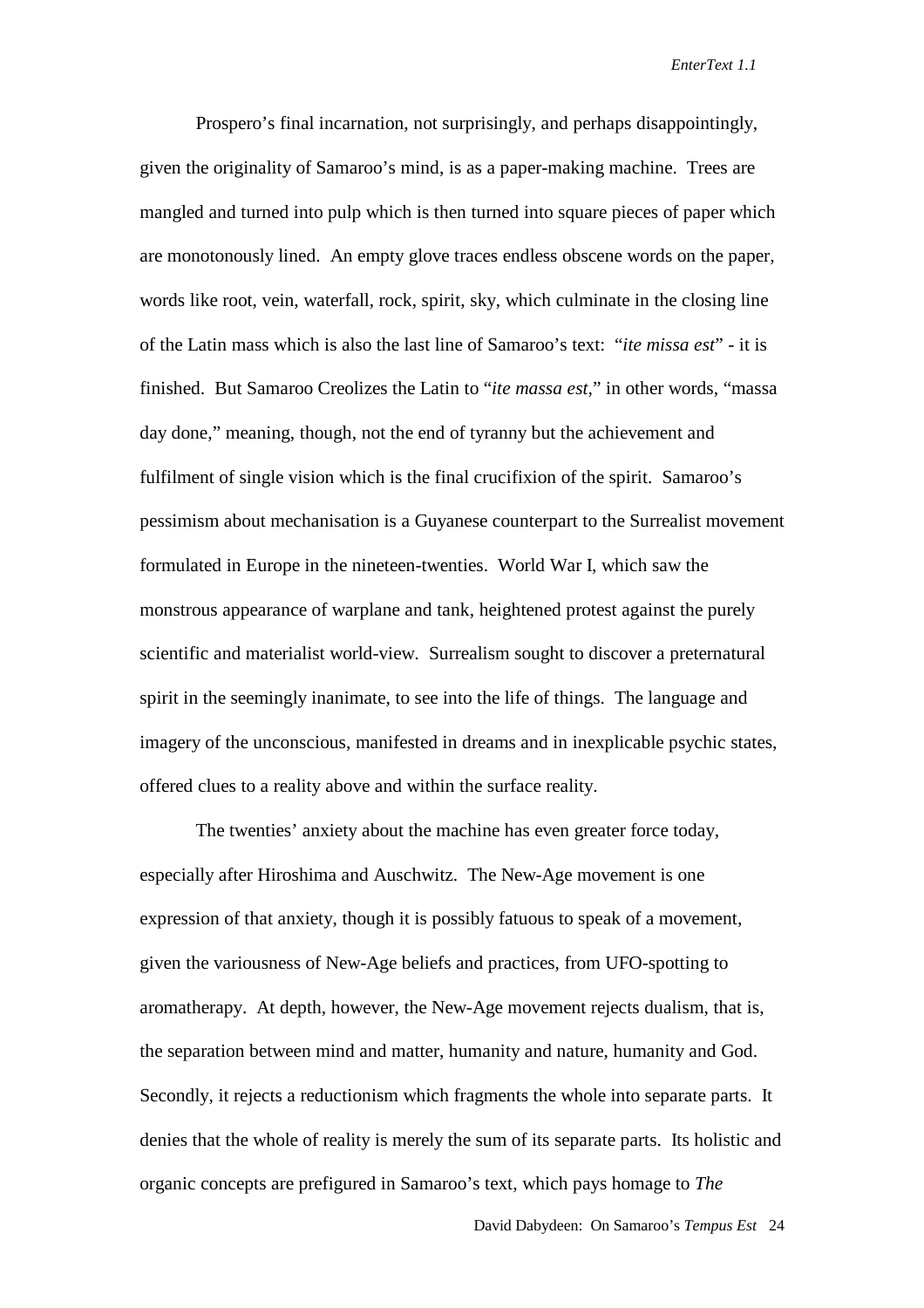*Tempest* and yokes Shakespeare's play to early twentieth-century concerns about the

environment which are even more urgent today.

Let me end by quoting two writers who share Samaroo's concerns and who in different ways link ecology to the language of poetry, to modes of seeing and expressing the world which deny reductionism and commodi-fication. Firstly Ted Hughes's condemnation of the muting of the song of the earth:

While the mice in the field are listening to the universe, and moving in the body of nature, where every living cell is sacred to every other, and all are interdependent, the developer is peering at the field through a visor, and behind him stands a whole army of madman's ideas, and shareholders, impatient to cash in the world.

Finally the Caribbean poet Aimé Césaire:

Poetic cognition is born in the great silence of scientific knowledge. Through reflection, observation, experimentation, man, bewildered by the data confronting him, finally dominates them. Henceforth he knows how to guide himself through the forest of phenomena. He knows how to use the world, but that does not make him King of the World. Image of the World. Yes. Science can offer him an Image of the World but briefly and superficially. Scientific knowledge enumerates, measures, classifies and kills. To acquire it man has sacrificed everything: his desires, fears, feelings and psychological complexes.

Ted Hughes and Aimé Césaire - poet of the North, poet of the South, poet at the centre, poet at the margin - and so we can foolishly extend the dance of binaries, the dance of death, except that both, in the face of ecological disaster, asserted the primacy of the imagination over race, class, gender, nationality and ideology. Both were, first and foremost, poets struggling to achieve a language appropriate to the living fabric of landscape, a metre and cadence and diction to name and hallow the landscape. Otherwise lay scientific formulae, economic fabulation, deforestation - in short, the *prosaic.*